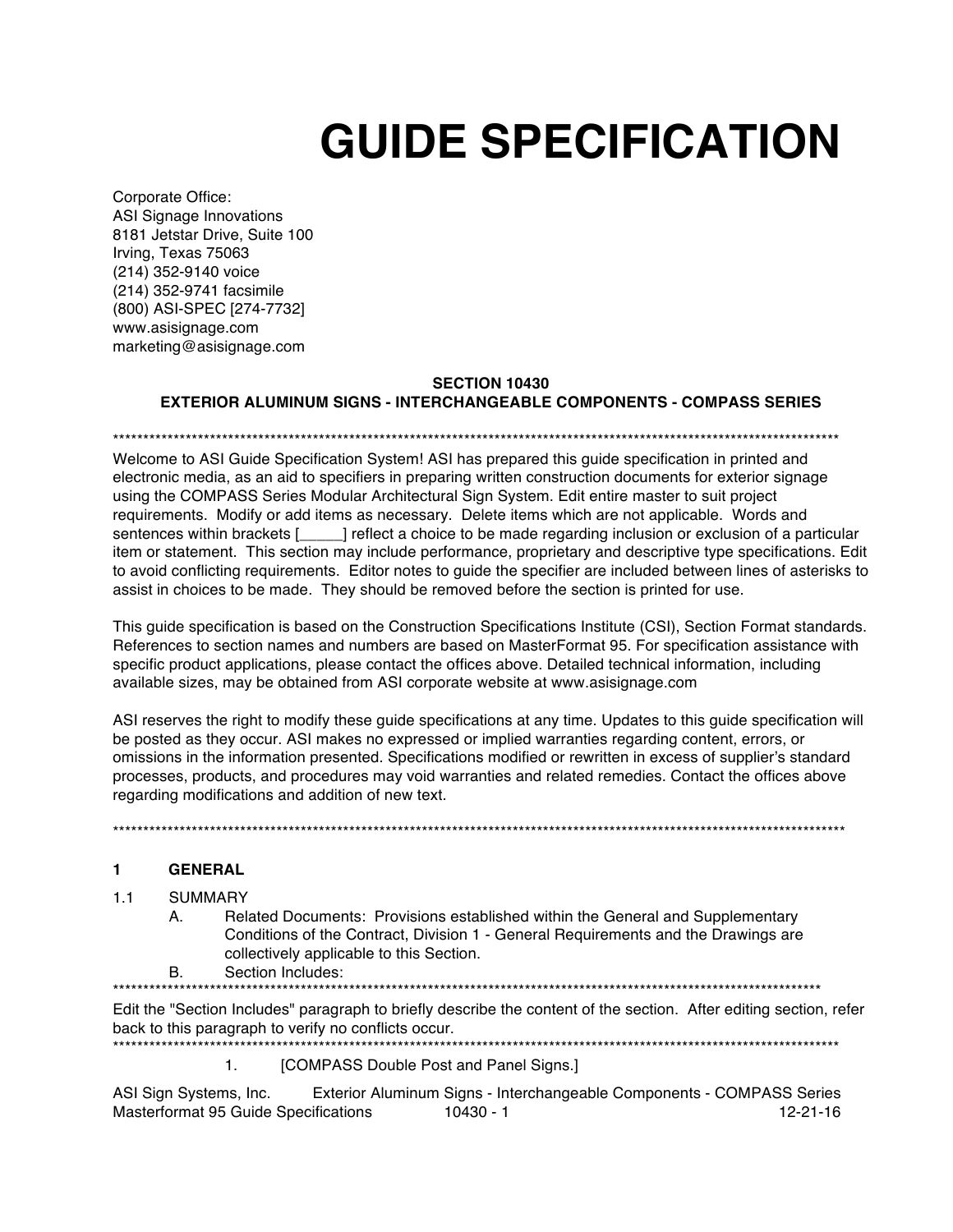- 2. [COMPASS Center Post and Panel Signs.]
- 3. [COMPASS Post and Projecting Panel Signs.]
- 4. [COMPASS Parking Panel Signs.]
- 5. [COMPASS Wall Mounted Panel Signs.]
- 6. [COMPASS ID Profile Posts and Pictogram Signs.]
- 7. [COMPASS Cable Suspended Panel Signs.]

8. Refer to Drawings and sign schedules for additional information.

\*\*\*\*\*\*\*\*\*\*\*\*\*\*\*\*\*\*\*\*\*\*\*\*\*\*\*\*\*\*\*\*\*\*\*\*\*\*\*\*\*\*\*\*\*\*\*\*\*\*\*\*\*\*\*\*\*\*\*\*\*\*\*\*\*\*\*\*\*\*\*\*\*\*\*\*\*\*\*\*\*\*\*\*\*\*\*\*\*\*\*\*\*\*\*\*\*\*\*\*\*\*\*\*\*\*\*\*\*\*\*\*\*\*\*\*\*\*\*\*

ASI has a complete line of signage products for the entire facility, including interior and exterior signs, dimensional letters, and directories. Many interior signs are updateable by the facility manager. Edit the Related Sections paragraph below to suit project requirements; delete sections that will not be used.

| Section 10410<br>Non-Illuminated Interior Directories<br>Series 440<br>Section 10410<br>Non-Illuminated Interior Directories<br>Series 470<br>Section 10410<br>Non-Illuminated Interior Directories<br>Series 490<br>Section 10410<br><b>Illuminated Interior Directories</b><br>Series 530<br><b>Illuminated Interior Directories</b><br>Section 10410<br>Series 560<br>Section 10410<br><b>Illuminated Interior Directories</b><br>Series 570<br>Section 10420<br><b>Cast Plaques</b><br>Cast Plaques<br>Section 10440<br>Interior Signage - Photochemically-Etched ADA Signs<br>SignEtch I<br>Interior Signage - Photochemically-Etched Plaque Signs<br>Section 10440<br>SignEtch II<br><b>LF Series</b><br>Section 10430<br>Dimensional Letters - Fabricated Metal<br>Section 10430<br>Dimensional Letters - Cut Metal<br><b>LPS Series</b><br>Section 10430<br>Dimensional Letters - Cast Metal<br><b>LC Series</b><br>Section 10430<br>Dimensional Letters - Metal-Laminate Acrylic<br><b>LPL Series</b><br>Section 10430<br>Dimensional Letters - Molded Plastic<br><b>LM Series</b><br>Section 10430<br>Dimensional Letters - Precision Cut Acrylic<br><b>LPP Series</b><br><b>LTV Series</b><br>Section 10440<br>Dimensional Letters - Cut Vinyl<br>Section 10430<br>Specialty Signs - Simulated stone materials<br><b>Simulated Materials</b><br>Specialty Signs -hardened enamel or porcelain materials<br>Section 10430<br>Porcelande™<br>Exterior Fiberglass Signs - 4 Sided Non Illuminated Monolith<br>Section 10430<br>Series 940S<br>Section 10430<br>Exterior Fiberglass Signs - 4 Sided Non Illuminated Pylon<br>Series 840R<br>Exterior Fiberglass Signs - 3 Sided Non Illuminated Monolith<br>Section 10430<br>Series 930S<br>Exterior Fiberglass Signs - 3 Sided Non Illuminated Pylon<br>Section 10430<br>Series 830R<br>Section 10430<br>Exterior Fiberglass Signs - 2 Sided Non-Illuminated Monolith<br>Series 920<br>Section 10430<br>Exterior Fiberglass Signs - 2 Sided Non Illuminated Pylon<br>Series 820<br>Section 10430<br>Exterior Fiberglass Signs - 2 Sided Non Illuminated Monolith<br>Series 920CF<br>Exterior Fiberglass Signs - 2 Sided Non Illuminated Pylon - Curved Face<br>Section 10430<br>Series 820CF<br>Section 10430<br>Exterior Fiberglass Signs - 4 Sided Illuminated Monolith<br>Series 1140S<br>Exterior Fiberglass Signs - 4 Sided Illuminated Pylon -<br>Section 10430<br>Series 1040R<br>Exterior Fiberglass Signs - 3 Sided Illuminated Monolith -<br>Series 1130S<br>Section 10430<br>Exterior Fiberglass Signs - 3 Sided Illuminated Pylon -<br>Series 1030R<br>Section 10430<br>Exterior Fiberglass Signs - 2 Sided Illuminated Monolith -<br>Section 10430<br>Series 1120<br>Exterior Fiberglass Signs - 2 Sided Illuminated Pylon -<br>Section 10430<br>Series 1020<br>Section 10430<br>Exterior Fiberglass Signs - 2 Sided Illuminated Pylon - Curved Face<br>Series 1020CF<br>Exterior Fiberglass Signs - Non-Illuminated Post and Panel<br>Section 10430<br>Series 820<br>Section 10430<br>Exterior Fiberglass Signs - Illuminated Post and Panel<br>Series 1020<br>Section 10430<br>Exterior Fiberglass Signs - Illuminated Wall Mounted<br>Series 1014<br>Section 10430<br>Exterior Fiberglass Signs - Non-Illuminated Wall Mounted<br>Series 814/825<br>Exterior Aluminum Signs - Post and Panel<br>Section 10430<br>2100 Series<br>Section 10430<br>Exterior Aluminum Signs - Post and Panel<br>2300 Series<br>Section 10430<br>Exterior Aluminum Signs - Post and Panel<br>2400 Series<br>Exterior Aluminum Signs - Post and Panel<br>2500 Series<br>Section 10430<br>Exterior Aluminum Signs - Curved Face<br><b>Pacific Exterior</b><br>Section 10430<br>Section 10430<br>Exterior Aluminum Signs - Interchangeable Components<br>Compass<br>Section 10430<br>Exterior Aluminum Signs - Flat Face<br><b>Messenger Exterior</b><br><b>Interior Unframed Signs</b><br>Series SP<br>Section 10440<br>Section 10440<br>Interior 4 Sided Framed Signs -<br>Series 320/390<br>Interior Unframed Signs - Plastic Laminate or Acrylic with Raster Braille<br>Section 10440<br><b>InTac</b> | C. | <b>Related Sections:</b> |  |
|------------------------------------------------------------------------------------------------------------------------------------------------------------------------------------------------------------------------------------------------------------------------------------------------------------------------------------------------------------------------------------------------------------------------------------------------------------------------------------------------------------------------------------------------------------------------------------------------------------------------------------------------------------------------------------------------------------------------------------------------------------------------------------------------------------------------------------------------------------------------------------------------------------------------------------------------------------------------------------------------------------------------------------------------------------------------------------------------------------------------------------------------------------------------------------------------------------------------------------------------------------------------------------------------------------------------------------------------------------------------------------------------------------------------------------------------------------------------------------------------------------------------------------------------------------------------------------------------------------------------------------------------------------------------------------------------------------------------------------------------------------------------------------------------------------------------------------------------------------------------------------------------------------------------------------------------------------------------------------------------------------------------------------------------------------------------------------------------------------------------------------------------------------------------------------------------------------------------------------------------------------------------------------------------------------------------------------------------------------------------------------------------------------------------------------------------------------------------------------------------------------------------------------------------------------------------------------------------------------------------------------------------------------------------------------------------------------------------------------------------------------------------------------------------------------------------------------------------------------------------------------------------------------------------------------------------------------------------------------------------------------------------------------------------------------------------------------------------------------------------------------------------------------------------------------------------------------------------------------------------------------------------------------------------------------------------------------------------------------------------------------------------------------------------------------------------------------------------------------------------------------------------------------------------------------------------------------------------------------------------------------------------------------------------------------------------------------------------------------------------------------------------------------------------------------------------------------------------------------------------------------------------------------------------------------------------------------------------------------------------------------------------------------------------------------------------------------------------------------------------------------------------------------|----|--------------------------|--|
|                                                                                                                                                                                                                                                                                                                                                                                                                                                                                                                                                                                                                                                                                                                                                                                                                                                                                                                                                                                                                                                                                                                                                                                                                                                                                                                                                                                                                                                                                                                                                                                                                                                                                                                                                                                                                                                                                                                                                                                                                                                                                                                                                                                                                                                                                                                                                                                                                                                                                                                                                                                                                                                                                                                                                                                                                                                                                                                                                                                                                                                                                                                                                                                                                                                                                                                                                                                                                                                                                                                                                                                                                                                                                                                                                                                                                                                                                                                                                                                                                                                                                                                                                            |    |                          |  |
|                                                                                                                                                                                                                                                                                                                                                                                                                                                                                                                                                                                                                                                                                                                                                                                                                                                                                                                                                                                                                                                                                                                                                                                                                                                                                                                                                                                                                                                                                                                                                                                                                                                                                                                                                                                                                                                                                                                                                                                                                                                                                                                                                                                                                                                                                                                                                                                                                                                                                                                                                                                                                                                                                                                                                                                                                                                                                                                                                                                                                                                                                                                                                                                                                                                                                                                                                                                                                                                                                                                                                                                                                                                                                                                                                                                                                                                                                                                                                                                                                                                                                                                                                            |    |                          |  |
|                                                                                                                                                                                                                                                                                                                                                                                                                                                                                                                                                                                                                                                                                                                                                                                                                                                                                                                                                                                                                                                                                                                                                                                                                                                                                                                                                                                                                                                                                                                                                                                                                                                                                                                                                                                                                                                                                                                                                                                                                                                                                                                                                                                                                                                                                                                                                                                                                                                                                                                                                                                                                                                                                                                                                                                                                                                                                                                                                                                                                                                                                                                                                                                                                                                                                                                                                                                                                                                                                                                                                                                                                                                                                                                                                                                                                                                                                                                                                                                                                                                                                                                                                            |    |                          |  |
|                                                                                                                                                                                                                                                                                                                                                                                                                                                                                                                                                                                                                                                                                                                                                                                                                                                                                                                                                                                                                                                                                                                                                                                                                                                                                                                                                                                                                                                                                                                                                                                                                                                                                                                                                                                                                                                                                                                                                                                                                                                                                                                                                                                                                                                                                                                                                                                                                                                                                                                                                                                                                                                                                                                                                                                                                                                                                                                                                                                                                                                                                                                                                                                                                                                                                                                                                                                                                                                                                                                                                                                                                                                                                                                                                                                                                                                                                                                                                                                                                                                                                                                                                            |    |                          |  |
|                                                                                                                                                                                                                                                                                                                                                                                                                                                                                                                                                                                                                                                                                                                                                                                                                                                                                                                                                                                                                                                                                                                                                                                                                                                                                                                                                                                                                                                                                                                                                                                                                                                                                                                                                                                                                                                                                                                                                                                                                                                                                                                                                                                                                                                                                                                                                                                                                                                                                                                                                                                                                                                                                                                                                                                                                                                                                                                                                                                                                                                                                                                                                                                                                                                                                                                                                                                                                                                                                                                                                                                                                                                                                                                                                                                                                                                                                                                                                                                                                                                                                                                                                            |    |                          |  |
|                                                                                                                                                                                                                                                                                                                                                                                                                                                                                                                                                                                                                                                                                                                                                                                                                                                                                                                                                                                                                                                                                                                                                                                                                                                                                                                                                                                                                                                                                                                                                                                                                                                                                                                                                                                                                                                                                                                                                                                                                                                                                                                                                                                                                                                                                                                                                                                                                                                                                                                                                                                                                                                                                                                                                                                                                                                                                                                                                                                                                                                                                                                                                                                                                                                                                                                                                                                                                                                                                                                                                                                                                                                                                                                                                                                                                                                                                                                                                                                                                                                                                                                                                            |    |                          |  |
|                                                                                                                                                                                                                                                                                                                                                                                                                                                                                                                                                                                                                                                                                                                                                                                                                                                                                                                                                                                                                                                                                                                                                                                                                                                                                                                                                                                                                                                                                                                                                                                                                                                                                                                                                                                                                                                                                                                                                                                                                                                                                                                                                                                                                                                                                                                                                                                                                                                                                                                                                                                                                                                                                                                                                                                                                                                                                                                                                                                                                                                                                                                                                                                                                                                                                                                                                                                                                                                                                                                                                                                                                                                                                                                                                                                                                                                                                                                                                                                                                                                                                                                                                            |    |                          |  |
|                                                                                                                                                                                                                                                                                                                                                                                                                                                                                                                                                                                                                                                                                                                                                                                                                                                                                                                                                                                                                                                                                                                                                                                                                                                                                                                                                                                                                                                                                                                                                                                                                                                                                                                                                                                                                                                                                                                                                                                                                                                                                                                                                                                                                                                                                                                                                                                                                                                                                                                                                                                                                                                                                                                                                                                                                                                                                                                                                                                                                                                                                                                                                                                                                                                                                                                                                                                                                                                                                                                                                                                                                                                                                                                                                                                                                                                                                                                                                                                                                                                                                                                                                            |    |                          |  |
|                                                                                                                                                                                                                                                                                                                                                                                                                                                                                                                                                                                                                                                                                                                                                                                                                                                                                                                                                                                                                                                                                                                                                                                                                                                                                                                                                                                                                                                                                                                                                                                                                                                                                                                                                                                                                                                                                                                                                                                                                                                                                                                                                                                                                                                                                                                                                                                                                                                                                                                                                                                                                                                                                                                                                                                                                                                                                                                                                                                                                                                                                                                                                                                                                                                                                                                                                                                                                                                                                                                                                                                                                                                                                                                                                                                                                                                                                                                                                                                                                                                                                                                                                            |    |                          |  |
|                                                                                                                                                                                                                                                                                                                                                                                                                                                                                                                                                                                                                                                                                                                                                                                                                                                                                                                                                                                                                                                                                                                                                                                                                                                                                                                                                                                                                                                                                                                                                                                                                                                                                                                                                                                                                                                                                                                                                                                                                                                                                                                                                                                                                                                                                                                                                                                                                                                                                                                                                                                                                                                                                                                                                                                                                                                                                                                                                                                                                                                                                                                                                                                                                                                                                                                                                                                                                                                                                                                                                                                                                                                                                                                                                                                                                                                                                                                                                                                                                                                                                                                                                            |    |                          |  |
|                                                                                                                                                                                                                                                                                                                                                                                                                                                                                                                                                                                                                                                                                                                                                                                                                                                                                                                                                                                                                                                                                                                                                                                                                                                                                                                                                                                                                                                                                                                                                                                                                                                                                                                                                                                                                                                                                                                                                                                                                                                                                                                                                                                                                                                                                                                                                                                                                                                                                                                                                                                                                                                                                                                                                                                                                                                                                                                                                                                                                                                                                                                                                                                                                                                                                                                                                                                                                                                                                                                                                                                                                                                                                                                                                                                                                                                                                                                                                                                                                                                                                                                                                            |    |                          |  |
|                                                                                                                                                                                                                                                                                                                                                                                                                                                                                                                                                                                                                                                                                                                                                                                                                                                                                                                                                                                                                                                                                                                                                                                                                                                                                                                                                                                                                                                                                                                                                                                                                                                                                                                                                                                                                                                                                                                                                                                                                                                                                                                                                                                                                                                                                                                                                                                                                                                                                                                                                                                                                                                                                                                                                                                                                                                                                                                                                                                                                                                                                                                                                                                                                                                                                                                                                                                                                                                                                                                                                                                                                                                                                                                                                                                                                                                                                                                                                                                                                                                                                                                                                            |    |                          |  |
|                                                                                                                                                                                                                                                                                                                                                                                                                                                                                                                                                                                                                                                                                                                                                                                                                                                                                                                                                                                                                                                                                                                                                                                                                                                                                                                                                                                                                                                                                                                                                                                                                                                                                                                                                                                                                                                                                                                                                                                                                                                                                                                                                                                                                                                                                                                                                                                                                                                                                                                                                                                                                                                                                                                                                                                                                                                                                                                                                                                                                                                                                                                                                                                                                                                                                                                                                                                                                                                                                                                                                                                                                                                                                                                                                                                                                                                                                                                                                                                                                                                                                                                                                            |    |                          |  |
|                                                                                                                                                                                                                                                                                                                                                                                                                                                                                                                                                                                                                                                                                                                                                                                                                                                                                                                                                                                                                                                                                                                                                                                                                                                                                                                                                                                                                                                                                                                                                                                                                                                                                                                                                                                                                                                                                                                                                                                                                                                                                                                                                                                                                                                                                                                                                                                                                                                                                                                                                                                                                                                                                                                                                                                                                                                                                                                                                                                                                                                                                                                                                                                                                                                                                                                                                                                                                                                                                                                                                                                                                                                                                                                                                                                                                                                                                                                                                                                                                                                                                                                                                            |    |                          |  |
|                                                                                                                                                                                                                                                                                                                                                                                                                                                                                                                                                                                                                                                                                                                                                                                                                                                                                                                                                                                                                                                                                                                                                                                                                                                                                                                                                                                                                                                                                                                                                                                                                                                                                                                                                                                                                                                                                                                                                                                                                                                                                                                                                                                                                                                                                                                                                                                                                                                                                                                                                                                                                                                                                                                                                                                                                                                                                                                                                                                                                                                                                                                                                                                                                                                                                                                                                                                                                                                                                                                                                                                                                                                                                                                                                                                                                                                                                                                                                                                                                                                                                                                                                            |    |                          |  |
|                                                                                                                                                                                                                                                                                                                                                                                                                                                                                                                                                                                                                                                                                                                                                                                                                                                                                                                                                                                                                                                                                                                                                                                                                                                                                                                                                                                                                                                                                                                                                                                                                                                                                                                                                                                                                                                                                                                                                                                                                                                                                                                                                                                                                                                                                                                                                                                                                                                                                                                                                                                                                                                                                                                                                                                                                                                                                                                                                                                                                                                                                                                                                                                                                                                                                                                                                                                                                                                                                                                                                                                                                                                                                                                                                                                                                                                                                                                                                                                                                                                                                                                                                            |    |                          |  |
|                                                                                                                                                                                                                                                                                                                                                                                                                                                                                                                                                                                                                                                                                                                                                                                                                                                                                                                                                                                                                                                                                                                                                                                                                                                                                                                                                                                                                                                                                                                                                                                                                                                                                                                                                                                                                                                                                                                                                                                                                                                                                                                                                                                                                                                                                                                                                                                                                                                                                                                                                                                                                                                                                                                                                                                                                                                                                                                                                                                                                                                                                                                                                                                                                                                                                                                                                                                                                                                                                                                                                                                                                                                                                                                                                                                                                                                                                                                                                                                                                                                                                                                                                            |    |                          |  |
|                                                                                                                                                                                                                                                                                                                                                                                                                                                                                                                                                                                                                                                                                                                                                                                                                                                                                                                                                                                                                                                                                                                                                                                                                                                                                                                                                                                                                                                                                                                                                                                                                                                                                                                                                                                                                                                                                                                                                                                                                                                                                                                                                                                                                                                                                                                                                                                                                                                                                                                                                                                                                                                                                                                                                                                                                                                                                                                                                                                                                                                                                                                                                                                                                                                                                                                                                                                                                                                                                                                                                                                                                                                                                                                                                                                                                                                                                                                                                                                                                                                                                                                                                            |    |                          |  |
|                                                                                                                                                                                                                                                                                                                                                                                                                                                                                                                                                                                                                                                                                                                                                                                                                                                                                                                                                                                                                                                                                                                                                                                                                                                                                                                                                                                                                                                                                                                                                                                                                                                                                                                                                                                                                                                                                                                                                                                                                                                                                                                                                                                                                                                                                                                                                                                                                                                                                                                                                                                                                                                                                                                                                                                                                                                                                                                                                                                                                                                                                                                                                                                                                                                                                                                                                                                                                                                                                                                                                                                                                                                                                                                                                                                                                                                                                                                                                                                                                                                                                                                                                            |    |                          |  |
|                                                                                                                                                                                                                                                                                                                                                                                                                                                                                                                                                                                                                                                                                                                                                                                                                                                                                                                                                                                                                                                                                                                                                                                                                                                                                                                                                                                                                                                                                                                                                                                                                                                                                                                                                                                                                                                                                                                                                                                                                                                                                                                                                                                                                                                                                                                                                                                                                                                                                                                                                                                                                                                                                                                                                                                                                                                                                                                                                                                                                                                                                                                                                                                                                                                                                                                                                                                                                                                                                                                                                                                                                                                                                                                                                                                                                                                                                                                                                                                                                                                                                                                                                            |    |                          |  |
|                                                                                                                                                                                                                                                                                                                                                                                                                                                                                                                                                                                                                                                                                                                                                                                                                                                                                                                                                                                                                                                                                                                                                                                                                                                                                                                                                                                                                                                                                                                                                                                                                                                                                                                                                                                                                                                                                                                                                                                                                                                                                                                                                                                                                                                                                                                                                                                                                                                                                                                                                                                                                                                                                                                                                                                                                                                                                                                                                                                                                                                                                                                                                                                                                                                                                                                                                                                                                                                                                                                                                                                                                                                                                                                                                                                                                                                                                                                                                                                                                                                                                                                                                            |    |                          |  |
|                                                                                                                                                                                                                                                                                                                                                                                                                                                                                                                                                                                                                                                                                                                                                                                                                                                                                                                                                                                                                                                                                                                                                                                                                                                                                                                                                                                                                                                                                                                                                                                                                                                                                                                                                                                                                                                                                                                                                                                                                                                                                                                                                                                                                                                                                                                                                                                                                                                                                                                                                                                                                                                                                                                                                                                                                                                                                                                                                                                                                                                                                                                                                                                                                                                                                                                                                                                                                                                                                                                                                                                                                                                                                                                                                                                                                                                                                                                                                                                                                                                                                                                                                            |    |                          |  |
|                                                                                                                                                                                                                                                                                                                                                                                                                                                                                                                                                                                                                                                                                                                                                                                                                                                                                                                                                                                                                                                                                                                                                                                                                                                                                                                                                                                                                                                                                                                                                                                                                                                                                                                                                                                                                                                                                                                                                                                                                                                                                                                                                                                                                                                                                                                                                                                                                                                                                                                                                                                                                                                                                                                                                                                                                                                                                                                                                                                                                                                                                                                                                                                                                                                                                                                                                                                                                                                                                                                                                                                                                                                                                                                                                                                                                                                                                                                                                                                                                                                                                                                                                            |    |                          |  |
|                                                                                                                                                                                                                                                                                                                                                                                                                                                                                                                                                                                                                                                                                                                                                                                                                                                                                                                                                                                                                                                                                                                                                                                                                                                                                                                                                                                                                                                                                                                                                                                                                                                                                                                                                                                                                                                                                                                                                                                                                                                                                                                                                                                                                                                                                                                                                                                                                                                                                                                                                                                                                                                                                                                                                                                                                                                                                                                                                                                                                                                                                                                                                                                                                                                                                                                                                                                                                                                                                                                                                                                                                                                                                                                                                                                                                                                                                                                                                                                                                                                                                                                                                            |    |                          |  |
|                                                                                                                                                                                                                                                                                                                                                                                                                                                                                                                                                                                                                                                                                                                                                                                                                                                                                                                                                                                                                                                                                                                                                                                                                                                                                                                                                                                                                                                                                                                                                                                                                                                                                                                                                                                                                                                                                                                                                                                                                                                                                                                                                                                                                                                                                                                                                                                                                                                                                                                                                                                                                                                                                                                                                                                                                                                                                                                                                                                                                                                                                                                                                                                                                                                                                                                                                                                                                                                                                                                                                                                                                                                                                                                                                                                                                                                                                                                                                                                                                                                                                                                                                            |    |                          |  |
|                                                                                                                                                                                                                                                                                                                                                                                                                                                                                                                                                                                                                                                                                                                                                                                                                                                                                                                                                                                                                                                                                                                                                                                                                                                                                                                                                                                                                                                                                                                                                                                                                                                                                                                                                                                                                                                                                                                                                                                                                                                                                                                                                                                                                                                                                                                                                                                                                                                                                                                                                                                                                                                                                                                                                                                                                                                                                                                                                                                                                                                                                                                                                                                                                                                                                                                                                                                                                                                                                                                                                                                                                                                                                                                                                                                                                                                                                                                                                                                                                                                                                                                                                            |    |                          |  |
|                                                                                                                                                                                                                                                                                                                                                                                                                                                                                                                                                                                                                                                                                                                                                                                                                                                                                                                                                                                                                                                                                                                                                                                                                                                                                                                                                                                                                                                                                                                                                                                                                                                                                                                                                                                                                                                                                                                                                                                                                                                                                                                                                                                                                                                                                                                                                                                                                                                                                                                                                                                                                                                                                                                                                                                                                                                                                                                                                                                                                                                                                                                                                                                                                                                                                                                                                                                                                                                                                                                                                                                                                                                                                                                                                                                                                                                                                                                                                                                                                                                                                                                                                            |    |                          |  |
|                                                                                                                                                                                                                                                                                                                                                                                                                                                                                                                                                                                                                                                                                                                                                                                                                                                                                                                                                                                                                                                                                                                                                                                                                                                                                                                                                                                                                                                                                                                                                                                                                                                                                                                                                                                                                                                                                                                                                                                                                                                                                                                                                                                                                                                                                                                                                                                                                                                                                                                                                                                                                                                                                                                                                                                                                                                                                                                                                                                                                                                                                                                                                                                                                                                                                                                                                                                                                                                                                                                                                                                                                                                                                                                                                                                                                                                                                                                                                                                                                                                                                                                                                            |    |                          |  |
|                                                                                                                                                                                                                                                                                                                                                                                                                                                                                                                                                                                                                                                                                                                                                                                                                                                                                                                                                                                                                                                                                                                                                                                                                                                                                                                                                                                                                                                                                                                                                                                                                                                                                                                                                                                                                                                                                                                                                                                                                                                                                                                                                                                                                                                                                                                                                                                                                                                                                                                                                                                                                                                                                                                                                                                                                                                                                                                                                                                                                                                                                                                                                                                                                                                                                                                                                                                                                                                                                                                                                                                                                                                                                                                                                                                                                                                                                                                                                                                                                                                                                                                                                            |    |                          |  |
|                                                                                                                                                                                                                                                                                                                                                                                                                                                                                                                                                                                                                                                                                                                                                                                                                                                                                                                                                                                                                                                                                                                                                                                                                                                                                                                                                                                                                                                                                                                                                                                                                                                                                                                                                                                                                                                                                                                                                                                                                                                                                                                                                                                                                                                                                                                                                                                                                                                                                                                                                                                                                                                                                                                                                                                                                                                                                                                                                                                                                                                                                                                                                                                                                                                                                                                                                                                                                                                                                                                                                                                                                                                                                                                                                                                                                                                                                                                                                                                                                                                                                                                                                            |    |                          |  |
|                                                                                                                                                                                                                                                                                                                                                                                                                                                                                                                                                                                                                                                                                                                                                                                                                                                                                                                                                                                                                                                                                                                                                                                                                                                                                                                                                                                                                                                                                                                                                                                                                                                                                                                                                                                                                                                                                                                                                                                                                                                                                                                                                                                                                                                                                                                                                                                                                                                                                                                                                                                                                                                                                                                                                                                                                                                                                                                                                                                                                                                                                                                                                                                                                                                                                                                                                                                                                                                                                                                                                                                                                                                                                                                                                                                                                                                                                                                                                                                                                                                                                                                                                            |    |                          |  |
|                                                                                                                                                                                                                                                                                                                                                                                                                                                                                                                                                                                                                                                                                                                                                                                                                                                                                                                                                                                                                                                                                                                                                                                                                                                                                                                                                                                                                                                                                                                                                                                                                                                                                                                                                                                                                                                                                                                                                                                                                                                                                                                                                                                                                                                                                                                                                                                                                                                                                                                                                                                                                                                                                                                                                                                                                                                                                                                                                                                                                                                                                                                                                                                                                                                                                                                                                                                                                                                                                                                                                                                                                                                                                                                                                                                                                                                                                                                                                                                                                                                                                                                                                            |    |                          |  |
|                                                                                                                                                                                                                                                                                                                                                                                                                                                                                                                                                                                                                                                                                                                                                                                                                                                                                                                                                                                                                                                                                                                                                                                                                                                                                                                                                                                                                                                                                                                                                                                                                                                                                                                                                                                                                                                                                                                                                                                                                                                                                                                                                                                                                                                                                                                                                                                                                                                                                                                                                                                                                                                                                                                                                                                                                                                                                                                                                                                                                                                                                                                                                                                                                                                                                                                                                                                                                                                                                                                                                                                                                                                                                                                                                                                                                                                                                                                                                                                                                                                                                                                                                            |    |                          |  |
|                                                                                                                                                                                                                                                                                                                                                                                                                                                                                                                                                                                                                                                                                                                                                                                                                                                                                                                                                                                                                                                                                                                                                                                                                                                                                                                                                                                                                                                                                                                                                                                                                                                                                                                                                                                                                                                                                                                                                                                                                                                                                                                                                                                                                                                                                                                                                                                                                                                                                                                                                                                                                                                                                                                                                                                                                                                                                                                                                                                                                                                                                                                                                                                                                                                                                                                                                                                                                                                                                                                                                                                                                                                                                                                                                                                                                                                                                                                                                                                                                                                                                                                                                            |    |                          |  |
|                                                                                                                                                                                                                                                                                                                                                                                                                                                                                                                                                                                                                                                                                                                                                                                                                                                                                                                                                                                                                                                                                                                                                                                                                                                                                                                                                                                                                                                                                                                                                                                                                                                                                                                                                                                                                                                                                                                                                                                                                                                                                                                                                                                                                                                                                                                                                                                                                                                                                                                                                                                                                                                                                                                                                                                                                                                                                                                                                                                                                                                                                                                                                                                                                                                                                                                                                                                                                                                                                                                                                                                                                                                                                                                                                                                                                                                                                                                                                                                                                                                                                                                                                            |    |                          |  |
|                                                                                                                                                                                                                                                                                                                                                                                                                                                                                                                                                                                                                                                                                                                                                                                                                                                                                                                                                                                                                                                                                                                                                                                                                                                                                                                                                                                                                                                                                                                                                                                                                                                                                                                                                                                                                                                                                                                                                                                                                                                                                                                                                                                                                                                                                                                                                                                                                                                                                                                                                                                                                                                                                                                                                                                                                                                                                                                                                                                                                                                                                                                                                                                                                                                                                                                                                                                                                                                                                                                                                                                                                                                                                                                                                                                                                                                                                                                                                                                                                                                                                                                                                            |    |                          |  |
|                                                                                                                                                                                                                                                                                                                                                                                                                                                                                                                                                                                                                                                                                                                                                                                                                                                                                                                                                                                                                                                                                                                                                                                                                                                                                                                                                                                                                                                                                                                                                                                                                                                                                                                                                                                                                                                                                                                                                                                                                                                                                                                                                                                                                                                                                                                                                                                                                                                                                                                                                                                                                                                                                                                                                                                                                                                                                                                                                                                                                                                                                                                                                                                                                                                                                                                                                                                                                                                                                                                                                                                                                                                                                                                                                                                                                                                                                                                                                                                                                                                                                                                                                            |    |                          |  |
|                                                                                                                                                                                                                                                                                                                                                                                                                                                                                                                                                                                                                                                                                                                                                                                                                                                                                                                                                                                                                                                                                                                                                                                                                                                                                                                                                                                                                                                                                                                                                                                                                                                                                                                                                                                                                                                                                                                                                                                                                                                                                                                                                                                                                                                                                                                                                                                                                                                                                                                                                                                                                                                                                                                                                                                                                                                                                                                                                                                                                                                                                                                                                                                                                                                                                                                                                                                                                                                                                                                                                                                                                                                                                                                                                                                                                                                                                                                                                                                                                                                                                                                                                            |    |                          |  |
|                                                                                                                                                                                                                                                                                                                                                                                                                                                                                                                                                                                                                                                                                                                                                                                                                                                                                                                                                                                                                                                                                                                                                                                                                                                                                                                                                                                                                                                                                                                                                                                                                                                                                                                                                                                                                                                                                                                                                                                                                                                                                                                                                                                                                                                                                                                                                                                                                                                                                                                                                                                                                                                                                                                                                                                                                                                                                                                                                                                                                                                                                                                                                                                                                                                                                                                                                                                                                                                                                                                                                                                                                                                                                                                                                                                                                                                                                                                                                                                                                                                                                                                                                            |    |                          |  |
|                                                                                                                                                                                                                                                                                                                                                                                                                                                                                                                                                                                                                                                                                                                                                                                                                                                                                                                                                                                                                                                                                                                                                                                                                                                                                                                                                                                                                                                                                                                                                                                                                                                                                                                                                                                                                                                                                                                                                                                                                                                                                                                                                                                                                                                                                                                                                                                                                                                                                                                                                                                                                                                                                                                                                                                                                                                                                                                                                                                                                                                                                                                                                                                                                                                                                                                                                                                                                                                                                                                                                                                                                                                                                                                                                                                                                                                                                                                                                                                                                                                                                                                                                            |    |                          |  |
|                                                                                                                                                                                                                                                                                                                                                                                                                                                                                                                                                                                                                                                                                                                                                                                                                                                                                                                                                                                                                                                                                                                                                                                                                                                                                                                                                                                                                                                                                                                                                                                                                                                                                                                                                                                                                                                                                                                                                                                                                                                                                                                                                                                                                                                                                                                                                                                                                                                                                                                                                                                                                                                                                                                                                                                                                                                                                                                                                                                                                                                                                                                                                                                                                                                                                                                                                                                                                                                                                                                                                                                                                                                                                                                                                                                                                                                                                                                                                                                                                                                                                                                                                            |    |                          |  |
|                                                                                                                                                                                                                                                                                                                                                                                                                                                                                                                                                                                                                                                                                                                                                                                                                                                                                                                                                                                                                                                                                                                                                                                                                                                                                                                                                                                                                                                                                                                                                                                                                                                                                                                                                                                                                                                                                                                                                                                                                                                                                                                                                                                                                                                                                                                                                                                                                                                                                                                                                                                                                                                                                                                                                                                                                                                                                                                                                                                                                                                                                                                                                                                                                                                                                                                                                                                                                                                                                                                                                                                                                                                                                                                                                                                                                                                                                                                                                                                                                                                                                                                                                            |    |                          |  |
|                                                                                                                                                                                                                                                                                                                                                                                                                                                                                                                                                                                                                                                                                                                                                                                                                                                                                                                                                                                                                                                                                                                                                                                                                                                                                                                                                                                                                                                                                                                                                                                                                                                                                                                                                                                                                                                                                                                                                                                                                                                                                                                                                                                                                                                                                                                                                                                                                                                                                                                                                                                                                                                                                                                                                                                                                                                                                                                                                                                                                                                                                                                                                                                                                                                                                                                                                                                                                                                                                                                                                                                                                                                                                                                                                                                                                                                                                                                                                                                                                                                                                                                                                            |    |                          |  |
|                                                                                                                                                                                                                                                                                                                                                                                                                                                                                                                                                                                                                                                                                                                                                                                                                                                                                                                                                                                                                                                                                                                                                                                                                                                                                                                                                                                                                                                                                                                                                                                                                                                                                                                                                                                                                                                                                                                                                                                                                                                                                                                                                                                                                                                                                                                                                                                                                                                                                                                                                                                                                                                                                                                                                                                                                                                                                                                                                                                                                                                                                                                                                                                                                                                                                                                                                                                                                                                                                                                                                                                                                                                                                                                                                                                                                                                                                                                                                                                                                                                                                                                                                            |    |                          |  |
|                                                                                                                                                                                                                                                                                                                                                                                                                                                                                                                                                                                                                                                                                                                                                                                                                                                                                                                                                                                                                                                                                                                                                                                                                                                                                                                                                                                                                                                                                                                                                                                                                                                                                                                                                                                                                                                                                                                                                                                                                                                                                                                                                                                                                                                                                                                                                                                                                                                                                                                                                                                                                                                                                                                                                                                                                                                                                                                                                                                                                                                                                                                                                                                                                                                                                                                                                                                                                                                                                                                                                                                                                                                                                                                                                                                                                                                                                                                                                                                                                                                                                                                                                            |    |                          |  |
|                                                                                                                                                                                                                                                                                                                                                                                                                                                                                                                                                                                                                                                                                                                                                                                                                                                                                                                                                                                                                                                                                                                                                                                                                                                                                                                                                                                                                                                                                                                                                                                                                                                                                                                                                                                                                                                                                                                                                                                                                                                                                                                                                                                                                                                                                                                                                                                                                                                                                                                                                                                                                                                                                                                                                                                                                                                                                                                                                                                                                                                                                                                                                                                                                                                                                                                                                                                                                                                                                                                                                                                                                                                                                                                                                                                                                                                                                                                                                                                                                                                                                                                                                            |    |                          |  |
|                                                                                                                                                                                                                                                                                                                                                                                                                                                                                                                                                                                                                                                                                                                                                                                                                                                                                                                                                                                                                                                                                                                                                                                                                                                                                                                                                                                                                                                                                                                                                                                                                                                                                                                                                                                                                                                                                                                                                                                                                                                                                                                                                                                                                                                                                                                                                                                                                                                                                                                                                                                                                                                                                                                                                                                                                                                                                                                                                                                                                                                                                                                                                                                                                                                                                                                                                                                                                                                                                                                                                                                                                                                                                                                                                                                                                                                                                                                                                                                                                                                                                                                                                            |    |                          |  |

ASI Sign Systems, Inc. Exterior Aluminum Signs - Interchangeable Components - COMPASS Series Masterformat 95 Guide Specifications 10430 - 2 12-21-16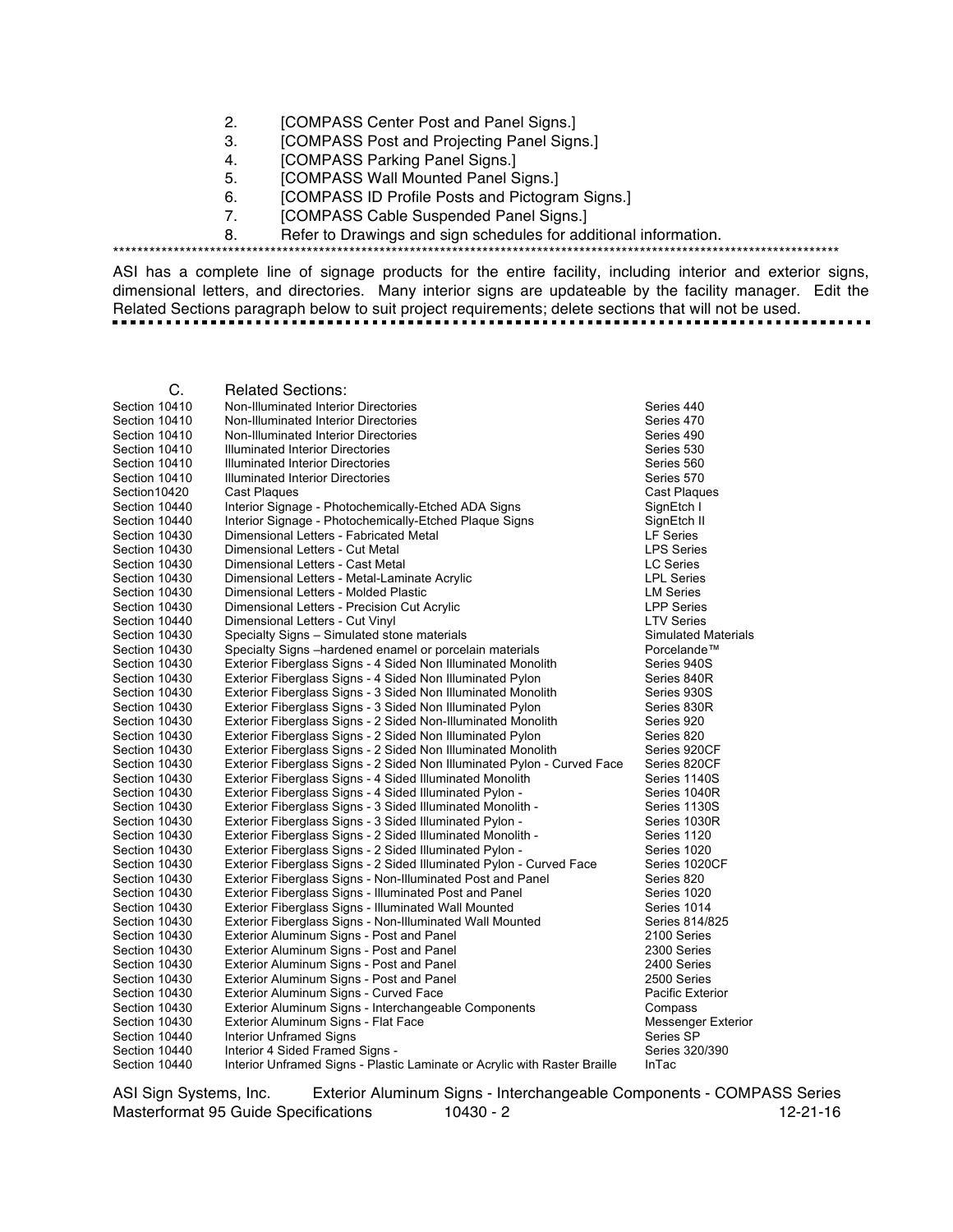| Section 10440 | Interior Unframed Sign - Photopolymer Bonded to Acrylic                | <b>InTouch</b>              |
|---------------|------------------------------------------------------------------------|-----------------------------|
| Section 10440 | Interior Unframed Signs - Photopolymer Bonded to Plastic Laminate/PETG | Intouch 2                   |
| Section 10440 | Interior Unframed Signs - Embossed (EmBoss)                            | <b>EmBoss</b>               |
| Section 10420 | Interior Updateable Signs                                              | WS Series                   |
| Section 10440 | Interior Updateable Signs -                                            | Inhouse™ Classic Series 380 |
| Section 10440 | Interior Room Control Signs -                                          | <b>SL Series</b>            |
| Section 10440 | Interior Directional Signs -                                           | <b>PMA Series</b>           |
| Section 10440 | Interior Overhead Signs -                                              | <b>PAP Series</b>           |
| Section 14440 | Interior Desk Signs -                                                  | 200 Series                  |
| Section 10440 | Interior Modular Interchangeable Signs - Interior 20                   | Interior 20                 |
| Section 10440 | Interior Modular Interchangeable Signs - Infinity                      | Infinity                    |
| Section 10440 | Interior Modular Component Signs - Flat Face                           | Messenger Interior          |
| Section 10440 | Interior Modular Interchangeable Signs - Curved Face                   | Pacific Interior            |
| Section 10440 | Interior Unframed Signs - ECR Photopolymer-Based ADA Signage           | Terra                       |
| Section 10440 | Interior Aluminum Extrusion Sign with Changeable Insert                | Horizon                     |
| Section 10440 | Interior Aluminum Extrusion Sign with Changeable Insert                | Venus                       |
| Section 10440 | Interior Signs - Applied Tactile Lettering and Raster™ Braille         |                             |
|               | on Eco Friendly Substrates                                             | InTac™ Eco                  |
| Section 10440 | Interior Modular Interchangeable Signs Jigsaw                          | Jigsaw                      |
| Section 10440 | Interior Modular Interchangeable Signs - Puzzle                        | Puzzle                      |

If specific sign quantities, sizes, layouts, and graphic processes are not scheduled, an allowance may be utilized to set aside a monetary amount sufficient for purchase, delivery, and installation of signage. 

[Allowances: Work of this section is affected by allowances. Refer to Division 1 for D. allowance amounts and requirements.]

#### $1.2$ **QUALITY ASSURANCE**

Include quality assurance requirements below which are consistent with the size and scope of the project and extent of work of this section. Only request qualification statements you intend to review, and which are necessary to establish qualifications of the product, manufacturer, or installer.

- А. Supplier: Obtain all products in this section from a single supplier.
- Requlatory Requirements: Products shall meet requirements of the Americans with **B.** Disabilities Act Accessibility Guidelines (ADAAG) and local amendments and modifications.
- Installer: Installation shall be performed by installer specialized and experienced in work  $C_{\cdot}$ similar to that required for this project.

Include submittal requirements below which are consistent with the scope of the project and extent of work of this section. Only request submittals which are necessary for review of design intent.

#### $1.3$ **SUBMITTALS**

- Submit in accordance with requirements of Division 1. А.
- **B.** Product Data: Submit product data for specified products. Include material details for each sign specified.
- Shop Drawings: Submit shop drawings showing layout, profiles, and product components, C. including dimensions, anchorage, and accessories.
- D. Samples: Submit supplier's standard color chart for selection purposes and selected colors for verification purposes.
- Installation: Submit supplier's installation instructions. Ε.
- F. **Closeout Submittals:**

ASI Sign Systems, Inc. Exterior Aluminum Signs - Interchangeable Components - COMPASS Series Masterformat 95 Guide Specifications 10430 - 3  $12 - 21 - 16$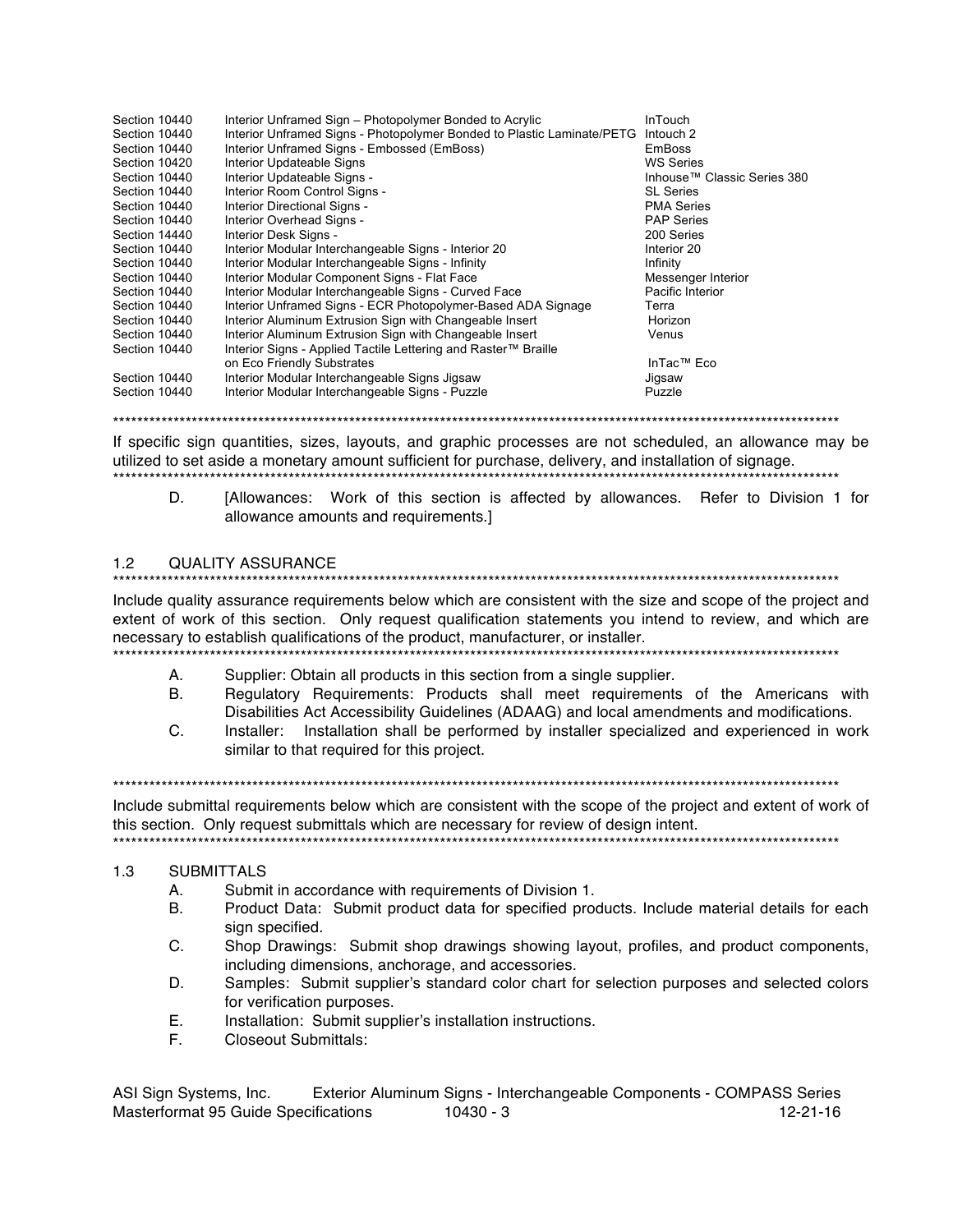- $1.$ Submit operation and maintenance data for installed products, including precautions against harmful cleaning materials and methods.
- Submit warranty documents specified herein.  $2.$

DELIVERY, STORAGE, AND HANDLING  $1.4$ 

- Comply with requirements of Division 1. А.
	- Comply with manufacturer's ordering instructions and lead time requirements to avoid 1. construction delays.
	- Deliver products in manufacturer's original, unopened, undamaged containers with  $2.$ identification labels intact.
	- 3. Store products protected from weather, temperature, and other harmful conditions as recommended by supplier.
	- $4<sup>1</sup>$ Handle products in accordance with manufacturer's instructions.
- $1.5$ **WARRANTY** 
	- А. Project Warranty: Comply with requirements of Division 1.
	- **B.** Manufacturer's Warranty: Submit manufacturer's standard warranty document executed by authorized company official.
		- Warranty Period: Two (2) years from product ship date.  $1<sub>1</sub>$

#### $\mathbf{2}$ **PRODUCTS**

In 2.1A1 below, also list name, address, and phone/fax of local ASI Affiliate who is supplying to product or system to the project. 

#### $2.1$ **SIGNAGE SYSTEMS**

- А. Acceptable Manufacturers:
	- $1<sub>1</sub>$ ASI Signage Innovations, 8181 Jetstar Drive, Suite 100, Irving, Texas 75063; (214) 352-9140 telephone: (214) 352-9741 facsimile: (800) ASI-SPEC [274-7732]
	- Substitutions: Submit in accordance with Section 01600.  $2<sub>1</sub>$

COMPASS is an exterior sign system composed of 6 different sign type options. The majority of the sign types are manufactured from precision-formed aluminum sheet panels with a variety of extruded or cast aluminum, or injection molded hardware, attached to extruded aluminum posts of various sizes and shapes. Additional sign types that are not post supported (Cable Suspended Panels) are also included in this section. Select from one or more of the 6 options in B below.

- B. Acceptable Product: COMPASS Exterior Panel Sign System, with the following mounting options:
	- $1.$ Double Post and Panel Signs:

Identify panel size in "a" below or refer to schedule. In "b" below, select panel thickness.

- Panel size: [  $a)$
- $b)$ Panel type: [Regular panel, 1" (25 mm) wide.]
- Panel Attachment Type: [Top loading] [Front loading] panels.  $\mathsf{C}$

In "d" below, select post options from the choices available.

- Posts  $\mathsf{d}$ 
	- $1)$ 1) Square Posts: 2-3/8" x 2-3/8" (60 mm x 60 mm), one channel posts.

- 1.

 $2)$ 2) Round Posts: [3-1/2" (90 mm) diameter, one-, two- or fourchannel posts.] [2-3/4" (70 mm) diameter, one channel posts.]

Exterior Aluminum Signs - Interchangeable Components - COMPASS Series ASI Sign Systems, Inc. Masterformat 95 Guide Specifications 10430 - 4  $12 - 21 - 16$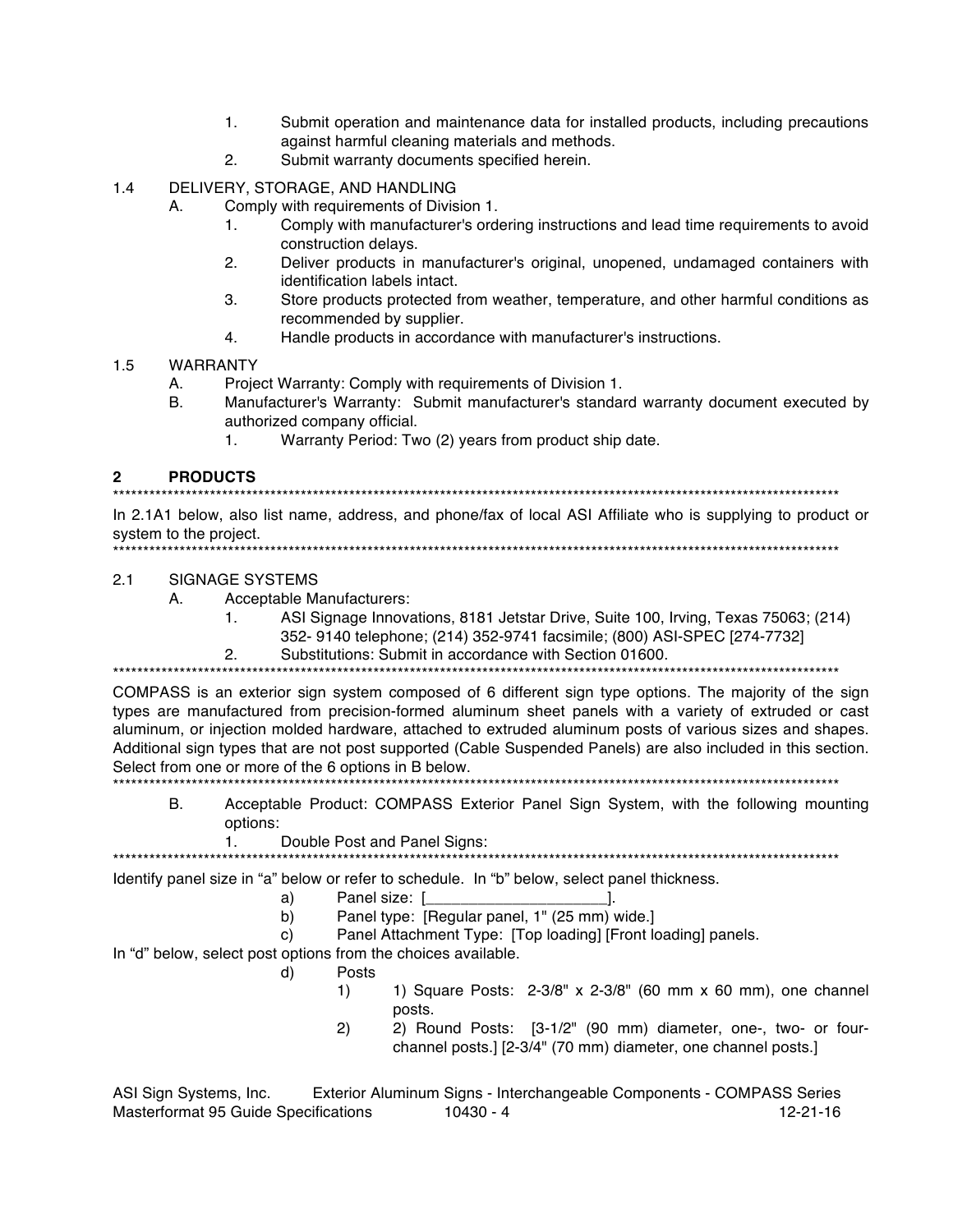| In "e" below, select mounting options.<br>Mounting:<br>e)<br>1)<br>[Manufacturer's standard galvanized steel ground sleeve.]<br>[Flange Sleeve: [Specify flange sleeve appropriate for specified<br>2)<br>post type.]<br>Center Post and Panel Signs:<br>2.<br>Identify panel size in "a" below or refer to schedule. In "b" below, select panel thickness.<br>Panel Size: [ <i>_________________</i><br>a)<br>Panel Type: Regular panel, 1" (25 mm) wide.<br>b)<br>Posts: Round posts, 2-3/4" (70 mm) diameter.<br>C)<br>In "d" below, select mounting options.<br>d)<br>Mounting:<br>1)<br>sleeve.<br>Flange Sleeve: Flange sleeve for 2/3/4" (70 mm) diameter posts.<br>(2)<br>Post and Projecting Panel Signs:<br>3.<br>In "a" below, select panel length.<br>Panels: Regular panel, 1" (25 mm) wide, [4" (100 mm)] [4-3/4" (120 mm)]<br>a)<br>Posts: Round posts, 2-3/4" (70 mm) diameter.<br>b)<br>In "c" below, select mounting options.<br>Mounting:<br>C)<br>Ground Sleeve (for single post): Manufacturer's standard galvanized<br>1)<br>steel ground sleeve.<br>Flange Sleeve (for single post): Flange sleeve for 2/3/4" (70mm)<br>2)<br>diameter posts.<br><b>Parking Panel Signs</b><br>4.<br>Panels: Regular panel, 1" (25 mm) wide, 5" (120 mm) high x 20" (500mm)<br>a)<br>length.<br>Posts: Round posts, 1-3/4" (44 mm) diameter, one-channel posts.<br>b)<br>Mounting: Direct burial mounting with ground stabilizing<br>$\mathbf{C}$<br>recommended by manufacturer.<br><b>Wall Mounted Panel Signs</b><br>5.<br>Identify panel size in "a" below or refer to schedule.<br>a)<br>Panels: Regular panel, 1" (25 mm) wide.<br>b)<br>C)<br>Mounting:<br>minimum four per sign.<br>ID Post and Slim Pictogram Panel Signs:<br>6.<br>Identify ID post size in "a" below or refer to schedule.<br>a)<br>In "b" below, select post configuration options from the choices available. |    | 3)    | Triangular Posts: [9-7/8" (250 mm) face width posts.] [[6-7/8" (175<br>mm) face width posts.] |
|---------------------------------------------------------------------------------------------------------------------------------------------------------------------------------------------------------------------------------------------------------------------------------------------------------------------------------------------------------------------------------------------------------------------------------------------------------------------------------------------------------------------------------------------------------------------------------------------------------------------------------------------------------------------------------------------------------------------------------------------------------------------------------------------------------------------------------------------------------------------------------------------------------------------------------------------------------------------------------------------------------------------------------------------------------------------------------------------------------------------------------------------------------------------------------------------------------------------------------------------------------------------------------------------------------------------------------------------------------------------------------------------------------------------------------------------------------------------------------------------------------------------------------------------------------------------------------------------------------------------------------------------------------------------------------------------------------------------------------------------------------------------------------------------------------------------------------------------------------------------------------------------------|----|-------|-----------------------------------------------------------------------------------------------|
|                                                                                                                                                                                                                                                                                                                                                                                                                                                                                                                                                                                                                                                                                                                                                                                                                                                                                                                                                                                                                                                                                                                                                                                                                                                                                                                                                                                                                                                                                                                                                                                                                                                                                                                                                                                                                                                                                                   |    |       |                                                                                               |
|                                                                                                                                                                                                                                                                                                                                                                                                                                                                                                                                                                                                                                                                                                                                                                                                                                                                                                                                                                                                                                                                                                                                                                                                                                                                                                                                                                                                                                                                                                                                                                                                                                                                                                                                                                                                                                                                                                   |    |       |                                                                                               |
|                                                                                                                                                                                                                                                                                                                                                                                                                                                                                                                                                                                                                                                                                                                                                                                                                                                                                                                                                                                                                                                                                                                                                                                                                                                                                                                                                                                                                                                                                                                                                                                                                                                                                                                                                                                                                                                                                                   |    |       |                                                                                               |
|                                                                                                                                                                                                                                                                                                                                                                                                                                                                                                                                                                                                                                                                                                                                                                                                                                                                                                                                                                                                                                                                                                                                                                                                                                                                                                                                                                                                                                                                                                                                                                                                                                                                                                                                                                                                                                                                                                   |    |       |                                                                                               |
|                                                                                                                                                                                                                                                                                                                                                                                                                                                                                                                                                                                                                                                                                                                                                                                                                                                                                                                                                                                                                                                                                                                                                                                                                                                                                                                                                                                                                                                                                                                                                                                                                                                                                                                                                                                                                                                                                                   |    |       |                                                                                               |
|                                                                                                                                                                                                                                                                                                                                                                                                                                                                                                                                                                                                                                                                                                                                                                                                                                                                                                                                                                                                                                                                                                                                                                                                                                                                                                                                                                                                                                                                                                                                                                                                                                                                                                                                                                                                                                                                                                   |    |       |                                                                                               |
|                                                                                                                                                                                                                                                                                                                                                                                                                                                                                                                                                                                                                                                                                                                                                                                                                                                                                                                                                                                                                                                                                                                                                                                                                                                                                                                                                                                                                                                                                                                                                                                                                                                                                                                                                                                                                                                                                                   |    |       |                                                                                               |
|                                                                                                                                                                                                                                                                                                                                                                                                                                                                                                                                                                                                                                                                                                                                                                                                                                                                                                                                                                                                                                                                                                                                                                                                                                                                                                                                                                                                                                                                                                                                                                                                                                                                                                                                                                                                                                                                                                   |    |       |                                                                                               |
|                                                                                                                                                                                                                                                                                                                                                                                                                                                                                                                                                                                                                                                                                                                                                                                                                                                                                                                                                                                                                                                                                                                                                                                                                                                                                                                                                                                                                                                                                                                                                                                                                                                                                                                                                                                                                                                                                                   |    |       |                                                                                               |
|                                                                                                                                                                                                                                                                                                                                                                                                                                                                                                                                                                                                                                                                                                                                                                                                                                                                                                                                                                                                                                                                                                                                                                                                                                                                                                                                                                                                                                                                                                                                                                                                                                                                                                                                                                                                                                                                                                   |    |       |                                                                                               |
|                                                                                                                                                                                                                                                                                                                                                                                                                                                                                                                                                                                                                                                                                                                                                                                                                                                                                                                                                                                                                                                                                                                                                                                                                                                                                                                                                                                                                                                                                                                                                                                                                                                                                                                                                                                                                                                                                                   |    |       |                                                                                               |
|                                                                                                                                                                                                                                                                                                                                                                                                                                                                                                                                                                                                                                                                                                                                                                                                                                                                                                                                                                                                                                                                                                                                                                                                                                                                                                                                                                                                                                                                                                                                                                                                                                                                                                                                                                                                                                                                                                   |    |       |                                                                                               |
|                                                                                                                                                                                                                                                                                                                                                                                                                                                                                                                                                                                                                                                                                                                                                                                                                                                                                                                                                                                                                                                                                                                                                                                                                                                                                                                                                                                                                                                                                                                                                                                                                                                                                                                                                                                                                                                                                                   |    |       | Ground Sleeve: Manufacturer's standard galvanized steel ground                                |
|                                                                                                                                                                                                                                                                                                                                                                                                                                                                                                                                                                                                                                                                                                                                                                                                                                                                                                                                                                                                                                                                                                                                                                                                                                                                                                                                                                                                                                                                                                                                                                                                                                                                                                                                                                                                                                                                                                   |    |       |                                                                                               |
|                                                                                                                                                                                                                                                                                                                                                                                                                                                                                                                                                                                                                                                                                                                                                                                                                                                                                                                                                                                                                                                                                                                                                                                                                                                                                                                                                                                                                                                                                                                                                                                                                                                                                                                                                                                                                                                                                                   |    |       |                                                                                               |
|                                                                                                                                                                                                                                                                                                                                                                                                                                                                                                                                                                                                                                                                                                                                                                                                                                                                                                                                                                                                                                                                                                                                                                                                                                                                                                                                                                                                                                                                                                                                                                                                                                                                                                                                                                                                                                                                                                   |    |       |                                                                                               |
|                                                                                                                                                                                                                                                                                                                                                                                                                                                                                                                                                                                                                                                                                                                                                                                                                                                                                                                                                                                                                                                                                                                                                                                                                                                                                                                                                                                                                                                                                                                                                                                                                                                                                                                                                                                                                                                                                                   |    |       |                                                                                               |
|                                                                                                                                                                                                                                                                                                                                                                                                                                                                                                                                                                                                                                                                                                                                                                                                                                                                                                                                                                                                                                                                                                                                                                                                                                                                                                                                                                                                                                                                                                                                                                                                                                                                                                                                                                                                                                                                                                   |    |       |                                                                                               |
|                                                                                                                                                                                                                                                                                                                                                                                                                                                                                                                                                                                                                                                                                                                                                                                                                                                                                                                                                                                                                                                                                                                                                                                                                                                                                                                                                                                                                                                                                                                                                                                                                                                                                                                                                                                                                                                                                                   |    |       |                                                                                               |
|                                                                                                                                                                                                                                                                                                                                                                                                                                                                                                                                                                                                                                                                                                                                                                                                                                                                                                                                                                                                                                                                                                                                                                                                                                                                                                                                                                                                                                                                                                                                                                                                                                                                                                                                                                                                                                                                                                   |    |       |                                                                                               |
|                                                                                                                                                                                                                                                                                                                                                                                                                                                                                                                                                                                                                                                                                                                                                                                                                                                                                                                                                                                                                                                                                                                                                                                                                                                                                                                                                                                                                                                                                                                                                                                                                                                                                                                                                                                                                                                                                                   |    |       |                                                                                               |
|                                                                                                                                                                                                                                                                                                                                                                                                                                                                                                                                                                                                                                                                                                                                                                                                                                                                                                                                                                                                                                                                                                                                                                                                                                                                                                                                                                                                                                                                                                                                                                                                                                                                                                                                                                                                                                                                                                   |    |       |                                                                                               |
|                                                                                                                                                                                                                                                                                                                                                                                                                                                                                                                                                                                                                                                                                                                                                                                                                                                                                                                                                                                                                                                                                                                                                                                                                                                                                                                                                                                                                                                                                                                                                                                                                                                                                                                                                                                                                                                                                                   |    |       |                                                                                               |
|                                                                                                                                                                                                                                                                                                                                                                                                                                                                                                                                                                                                                                                                                                                                                                                                                                                                                                                                                                                                                                                                                                                                                                                                                                                                                                                                                                                                                                                                                                                                                                                                                                                                                                                                                                                                                                                                                                   |    |       |                                                                                               |
|                                                                                                                                                                                                                                                                                                                                                                                                                                                                                                                                                                                                                                                                                                                                                                                                                                                                                                                                                                                                                                                                                                                                                                                                                                                                                                                                                                                                                                                                                                                                                                                                                                                                                                                                                                                                                                                                                                   |    |       |                                                                                               |
|                                                                                                                                                                                                                                                                                                                                                                                                                                                                                                                                                                                                                                                                                                                                                                                                                                                                                                                                                                                                                                                                                                                                                                                                                                                                                                                                                                                                                                                                                                                                                                                                                                                                                                                                                                                                                                                                                                   |    |       |                                                                                               |
|                                                                                                                                                                                                                                                                                                                                                                                                                                                                                                                                                                                                                                                                                                                                                                                                                                                                                                                                                                                                                                                                                                                                                                                                                                                                                                                                                                                                                                                                                                                                                                                                                                                                                                                                                                                                                                                                                                   |    |       |                                                                                               |
|                                                                                                                                                                                                                                                                                                                                                                                                                                                                                                                                                                                                                                                                                                                                                                                                                                                                                                                                                                                                                                                                                                                                                                                                                                                                                                                                                                                                                                                                                                                                                                                                                                                                                                                                                                                                                                                                                                   |    |       |                                                                                               |
|                                                                                                                                                                                                                                                                                                                                                                                                                                                                                                                                                                                                                                                                                                                                                                                                                                                                                                                                                                                                                                                                                                                                                                                                                                                                                                                                                                                                                                                                                                                                                                                                                                                                                                                                                                                                                                                                                                   |    |       | plate as                                                                                      |
|                                                                                                                                                                                                                                                                                                                                                                                                                                                                                                                                                                                                                                                                                                                                                                                                                                                                                                                                                                                                                                                                                                                                                                                                                                                                                                                                                                                                                                                                                                                                                                                                                                                                                                                                                                                                                                                                                                   |    |       |                                                                                               |
|                                                                                                                                                                                                                                                                                                                                                                                                                                                                                                                                                                                                                                                                                                                                                                                                                                                                                                                                                                                                                                                                                                                                                                                                                                                                                                                                                                                                                                                                                                                                                                                                                                                                                                                                                                                                                                                                                                   |    |       |                                                                                               |
|                                                                                                                                                                                                                                                                                                                                                                                                                                                                                                                                                                                                                                                                                                                                                                                                                                                                                                                                                                                                                                                                                                                                                                                                                                                                                                                                                                                                                                                                                                                                                                                                                                                                                                                                                                                                                                                                                                   |    |       |                                                                                               |
|                                                                                                                                                                                                                                                                                                                                                                                                                                                                                                                                                                                                                                                                                                                                                                                                                                                                                                                                                                                                                                                                                                                                                                                                                                                                                                                                                                                                                                                                                                                                                                                                                                                                                                                                                                                                                                                                                                   |    |       |                                                                                               |
|                                                                                                                                                                                                                                                                                                                                                                                                                                                                                                                                                                                                                                                                                                                                                                                                                                                                                                                                                                                                                                                                                                                                                                                                                                                                                                                                                                                                                                                                                                                                                                                                                                                                                                                                                                                                                                                                                                   |    |       |                                                                                               |
|                                                                                                                                                                                                                                                                                                                                                                                                                                                                                                                                                                                                                                                                                                                                                                                                                                                                                                                                                                                                                                                                                                                                                                                                                                                                                                                                                                                                                                                                                                                                                                                                                                                                                                                                                                                                                                                                                                   |    |       |                                                                                               |
|                                                                                                                                                                                                                                                                                                                                                                                                                                                                                                                                                                                                                                                                                                                                                                                                                                                                                                                                                                                                                                                                                                                                                                                                                                                                                                                                                                                                                                                                                                                                                                                                                                                                                                                                                                                                                                                                                                   |    |       |                                                                                               |
|                                                                                                                                                                                                                                                                                                                                                                                                                                                                                                                                                                                                                                                                                                                                                                                                                                                                                                                                                                                                                                                                                                                                                                                                                                                                                                                                                                                                                                                                                                                                                                                                                                                                                                                                                                                                                                                                                                   |    |       |                                                                                               |
|                                                                                                                                                                                                                                                                                                                                                                                                                                                                                                                                                                                                                                                                                                                                                                                                                                                                                                                                                                                                                                                                                                                                                                                                                                                                                                                                                                                                                                                                                                                                                                                                                                                                                                                                                                                                                                                                                                   |    |       |                                                                                               |
|                                                                                                                                                                                                                                                                                                                                                                                                                                                                                                                                                                                                                                                                                                                                                                                                                                                                                                                                                                                                                                                                                                                                                                                                                                                                                                                                                                                                                                                                                                                                                                                                                                                                                                                                                                                                                                                                                                   |    |       |                                                                                               |
|                                                                                                                                                                                                                                                                                                                                                                                                                                                                                                                                                                                                                                                                                                                                                                                                                                                                                                                                                                                                                                                                                                                                                                                                                                                                                                                                                                                                                                                                                                                                                                                                                                                                                                                                                                                                                                                                                                   |    |       |                                                                                               |
|                                                                                                                                                                                                                                                                                                                                                                                                                                                                                                                                                                                                                                                                                                                                                                                                                                                                                                                                                                                                                                                                                                                                                                                                                                                                                                                                                                                                                                                                                                                                                                                                                                                                                                                                                                                                                                                                                                   |    |       |                                                                                               |
| 1)<br>Single Trapezoid ID Post: [[6-7/8" (175 mm) face width post.]                                                                                                                                                                                                                                                                                                                                                                                                                                                                                                                                                                                                                                                                                                                                                                                                                                                                                                                                                                                                                                                                                                                                                                                                                                                                                                                                                                                                                                                                                                                                                                                                                                                                                                                                                                                                                               |    |       |                                                                                               |
|                                                                                                                                                                                                                                                                                                                                                                                                                                                                                                                                                                                                                                                                                                                                                                                                                                                                                                                                                                                                                                                                                                                                                                                                                                                                                                                                                                                                                                                                                                                                                                                                                                                                                                                                                                                                                                                                                                   |    |       |                                                                                               |
|                                                                                                                                                                                                                                                                                                                                                                                                                                                                                                                                                                                                                                                                                                                                                                                                                                                                                                                                                                                                                                                                                                                                                                                                                                                                                                                                                                                                                                                                                                                                                                                                                                                                                                                                                                                                                                                                                                   | b) | Posts | Manufacturer's standard injection molded mounting clips,                                      |

ASI Sign Systems, Inc. Exterior Aluminum Signs - Interchangeable Components - COMPASS Series Masterformat 95 Guide Specifications 10430 - 5 12-21-16 12-21-16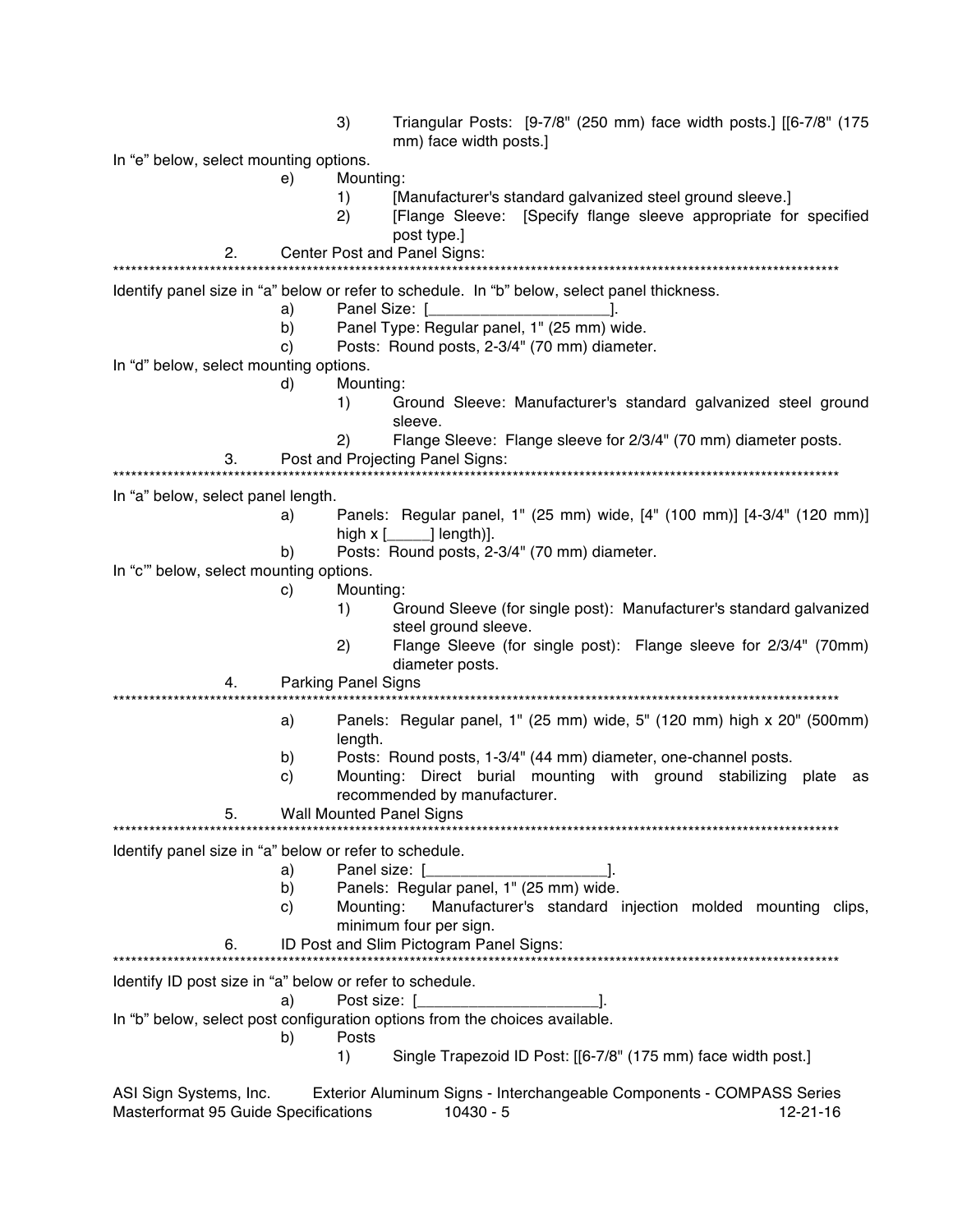- 2) Single Trapezoid ID Post with Pictogram Panel [Two 6 7/8" face width post][Slim Pictogram Panel 1.25 mm [0.05"] aluminum plate]
- 3) Double Trapezoid ID Post: [9-7/8" (250 mm) face width posts.]
- 4) Triple "Tri" Trapezoid ID Post: [Three 9-7/8" (250 mm) face width posts.]
- 5) Quadruple "Quad" Trapezoid ID Post: [Four 9-7/8" (250 mm) face width posts.]

In "c" below, select mounting options.

c) Mounting:

1) [Flange Mounted.]

In "d" below, select graphic options.

Graphics for Post: [LTV Series Vinyl] [Print on Panel Digital Graphics on Vinyl Appliqué]

Graphics for Contrast Profile: [LTV Series Vinyl]

7. Cable Suspended Panel Signs

\*\*\*\*\*\*\*\*\*\*\*\*\*\*\*\*\*\*\*\*\*\*\*\*\*\*\*\*\*\*\*\*\*\*\*\*\*\*\*\*\*\*\*\*\*\*\*\*\*\*\*\*\*\*\*\*\*\*\*\*\*\*\*\*\*\*\*\*\*\*\*\*\*\*\*\*\*\*\*\*\*\*\*\*\*\*\*\*\*\*\*\*\*\*\*\*\*\*\*\*\*\*\*\*\*\*\*\*\*\*\*\*\*\*\*\*\*\*\*\*

Identify panel size in "a" below or refer to schedule.

- a) Panel size: [\_\_\_\_\_\_\_\_\_\_\_\_\_\_\_\_\_\_\_\_\_].
	- b) Panels: Regular Panel, 1" (25 mm) wide, [5" (120 mm)] [6" (160 mm)] high.
	- c) Mounting: Manufacturer's standard cable suspended mechanism unit.

In "C1" below, select lettering style and size (eg, 4" Helvetica, normal capitalization only). In "C2" below, select graphic technique desired. In "C3" below, select text and graphics colors. In "C4" below, schedule the exact text and/or graphics desired for each sign, or refer to schedule.

- C. Graphic Process:
	-
	- 1. Letter styles and sizes: [\_\_\_\_\_\_\_\_\_\_\_\_\_\_\_\_\_\_\_\_\_\_\_\_\_\_\_\_\_\_\_\_\_\_\_\_\_\_\_].
	- 2. Graphic technique: [Surface screen process] [LTV series die cut vinyl]. 3. Text or graphic color(s)[Specify from manufacturer's standard color chart.]
	- 4. Text and graphic schedule: [\_\_\_\_\_\_\_\_\_\_\_\_\_\_\_\_\_\_\_\_\_\_\_\_\_\_].
	-

## 2.2 SIGN MATERIALS AND COMPONENTS

- A. Materials and Components
	- 1. Aluminum Panels: Meeting ASTM B209, alloy EN 5052 H12, minimum 0.05" (1.25mm) thick.
	- 2. Aluminum Extrusions: Meeting ASTM B221, alloy 6063-T5.
	- 3. Accessories: Provide end caps, couplings, coupling fittings, mounting fittings, interchangeable fittings, and other hardware and accessories for a complete installation.
- B. Finish: Manufacturer's standard two-phase, high temperature cured polyester color coating as follows:
	- 1. Primer: 2 mil thick chromium layer for optimum surface coat adhesion and weatherability.
	- 2. Top Coat: Two-component, water-based, non-toxic, lead-free, zero emissions, high temperature cured polyester coating of 2-3 mil thickness.
	- 3. Colors: [As selected from manufacturer's standard colors.] [Custom color to match Architect's sample.]
- 2.3 FABRICATION GENERAL
	- A. General: Comply with requirements indicated for materials, thicknesses, finishes, colors, designs, shapes, sizes, and details of construction.

ASI Sign Systems, Inc. Exterior Aluminum Signs - Interchangeable Components - COMPASS Series Masterformat 95 Guide Specifications 10430 - 6 12-21-16 12-21-16